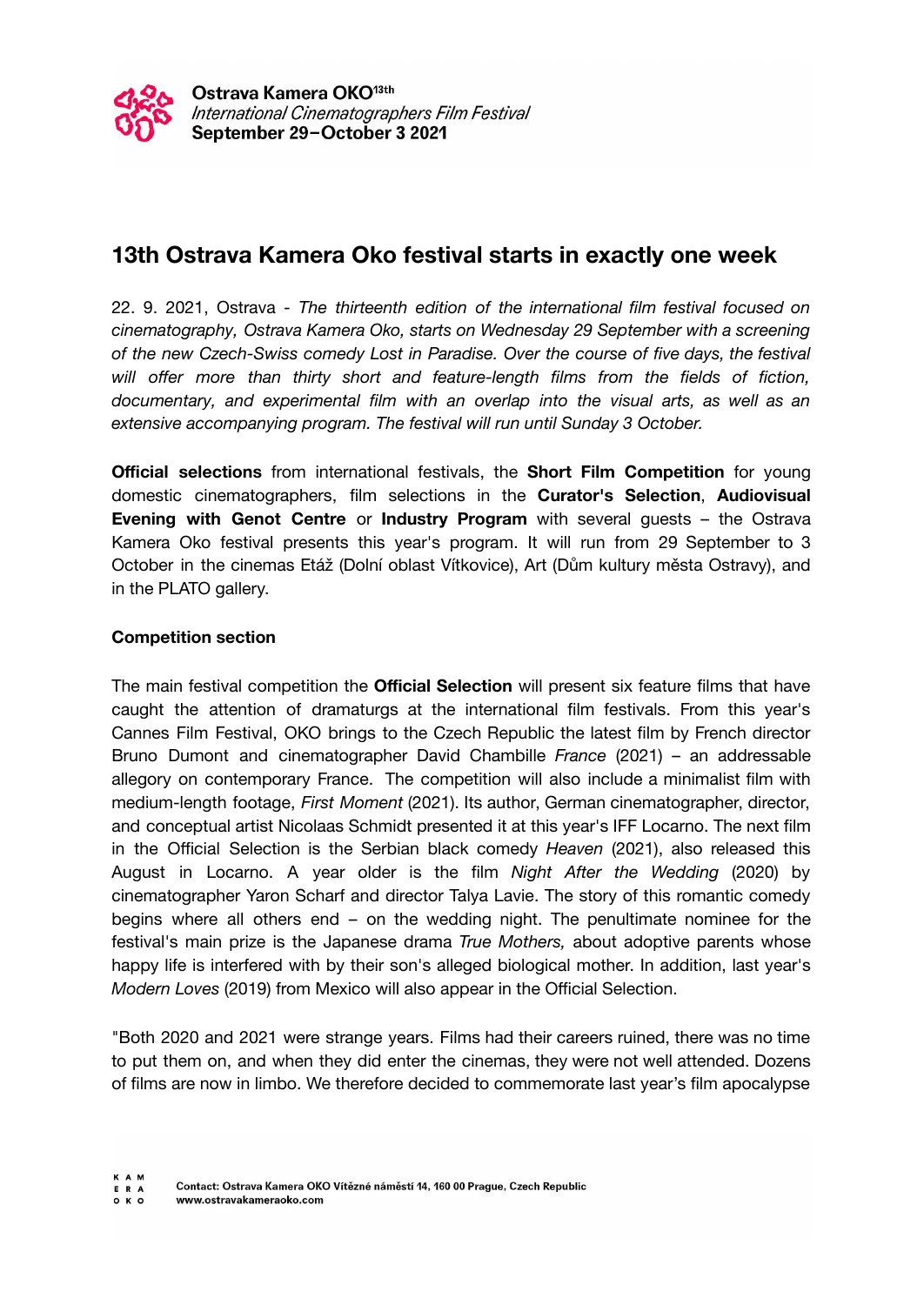

Ostrava Kamera OKO<sup>13th</sup> International Cinematographers Film Festival September 29-October 3 2021

at least symbolically by re-releasing *Modern Loves*," says Jakub Felcman, the competition's chief dramaturg, describing what led his team to repeat the film.

The second competition section - **Short Film Competition** - annually presents emerging Czech and Slovak cinematographers. This year it will be Helena Fikerová with her film *Dreaming*, Barbora Kučeríková and her film *Between*, Zdena Sýkorová and her *Intermezzo*, Lubomír Ballek with his film *Sing For Us,* and Patrik Balonek with his film *Red Cap F 30.2.*

The winner of the Official Selection will be decided by an international jury consisting of young emerging filmmakers – Indian cinematographer **Bhumika Singh**, South Korean cinematographer **Tae Ho Kim** and domestic filmmaker **Jana Hojdová**, whose feature debut *Mirrors in the Dark* was screened at this year's KVIFF and will also be presented to the audience of Ostrava Kamera Oko. The jury of the Short Film Competition will include established filmmakers **George Chiper Lillemark** from Romania, **Irina Lubtchansky** from France, and **Santiago Racaj** from Spain.

### **Special introduction**

During the opening ceremony, which will take place in the Etáž cinema on Wednesday 29 September at 8PM, the new Czech-Swiss comedy *Lost in Paradise* starring Hana Vagnerová will be presented. It will be personally introduced at the opening ceremony by cinematographer **Yvon Teyssler** and director **Fiona Ziegler.**

The Czech documentary about Sokol *On Your Marks!* – and its cinematographer **Denisa Buranová** will also come to Ostrava.

### **Curatorial selection and Industry program**

This year, the OKO program team approached selected personalities from the field of film and art to create their own curatorial selections for Ostrava Kamera Oko, reflecting their approach to the camera and film in general. This year's film selection will be presented by film and media theorist **Kateřina Svatoňová**, film director **Michal Hogenauer,** and conceptual sculptor **David Fesl**.

The industry programme will offer festival guests, experts, students, and interested members of the general public the traditional **Location Tour**, a walk through interesting locations in the Moravian-Silesian Region, this year situated in the mountainous landscape of Karviná; a lecture and presentation by **Julia Žáčková** from the **NOCHI** talent agency on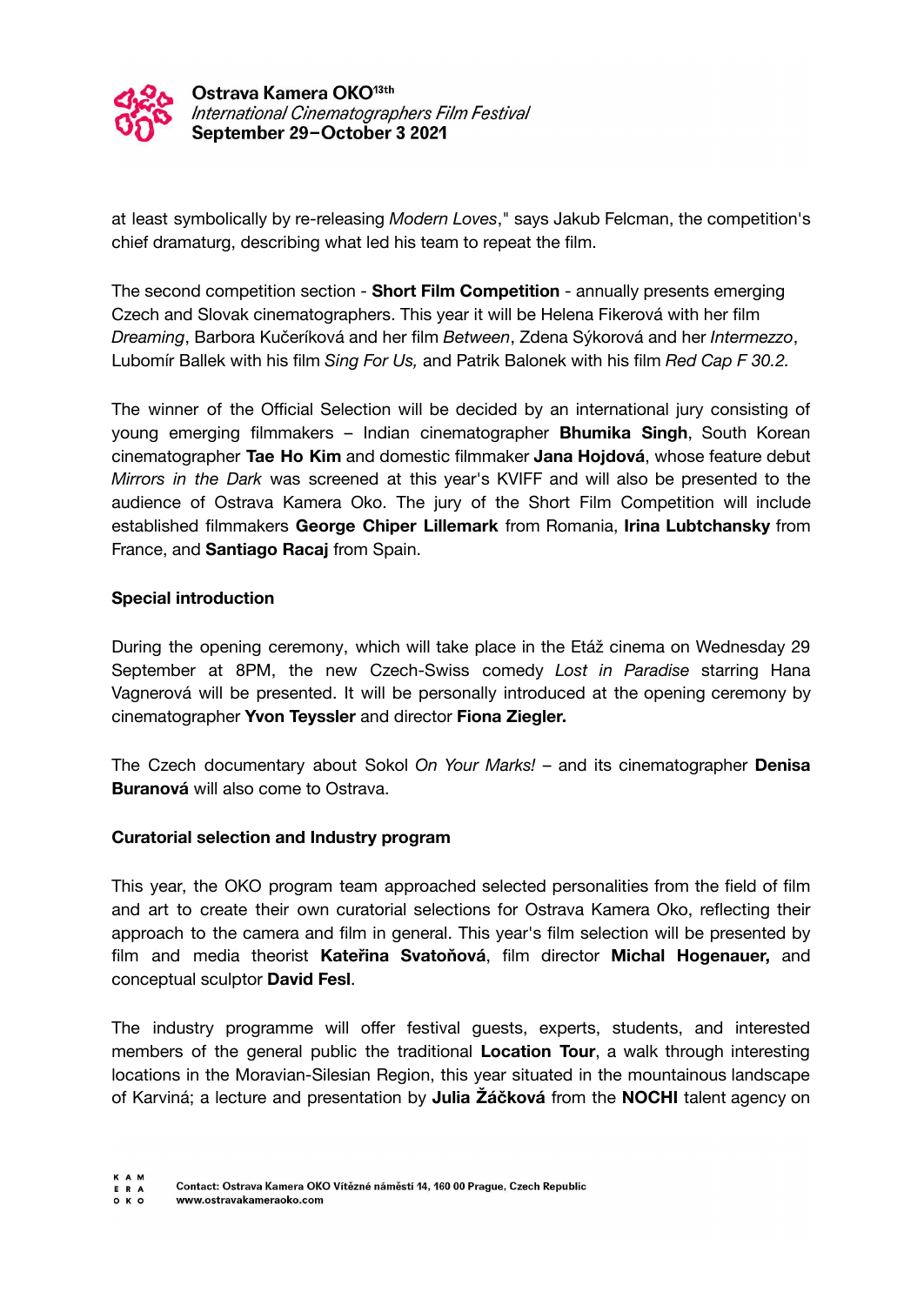

Ostrava Kamera OKO<sup>13th</sup> International Cinematographers Film Festival September 29-October 3 2021

cinematographers represented by agents; a **Masterclass** by cinematographer **Kryštof Hlůže**, who, in addition to traditional cinematography, also works with visual artists; and two **retrospectives** of the work of currently debuting cinematographers.

The first one will be dedicated to **Jana Hojdová**, a juror of the Official Selection and a filmmaker, whose feature debut *Mirrors in the Dark* is soon to be released and who is currently preparing a documentary about Oscar-winning cinematographer Robert Richardson (collaborator of Oliver Stone, Martin Scorsese, Quentin Tarantino, and Robert De Niro). The second retrospective will present the work of **Tomáš Frkal** (the director of photography of the successful documentary *A New Shift*). The selection of his short films will also include a new film by directors Eliška Kováříková and Adam Struhala, *The Glory of the Terrible Eliz*.

As part of the *Industry program*, the partner Association of Czech Cinematographers will bring *Landscape in the Shadow* by **Divis Marek** and an exhibition dedicated to the centenary of this organization. It will be on display on Prokeš Square in front of the Ostrava New Town Hall.

# **Accompanying program - night at PLATO and art in the streets**

In cooperation with the Prague music publishing house Genot Centre, Ostrava Kamera Oko is preparing an **audiovisual night** in the PLATO Ostrava gallery. The intense musical and visual experience consisting of ten performances by domestic and international artists starts on Saturday 2 October at 9pm and ends with a shared breakfast at sunrise on Sunday morning.

This year's Ostrava Kamera Oko also includes the **OKO Warm Up** section, which extends into the visual arts and reflects different artists' approaches to the camera. Jakub Jansa, Valentýna Janů, Johana Novotná, and Televize Estráda will present their work both in selected places in the public space of the city and directly in cinema halls.

*The festival will take place with the financial support of the Ministry of Culture of the Czech Republic, the State Cinematography Fund, the Statutory City of Ostrava and the Moravian-Silesian Region.*

*For more information or to arrange press accreditation, please contact PR manager Klára Šebestová via e-mail [sebestova@kameraoko.com](mailto:sebestova@kameraoko.com)*

**KAM** Contact: Ostrava Kamera OKO Vítězné náměstí 14, 160 00 Prague, Czech Republic E R A

 $O K O$ www.ostravakameraoko.com